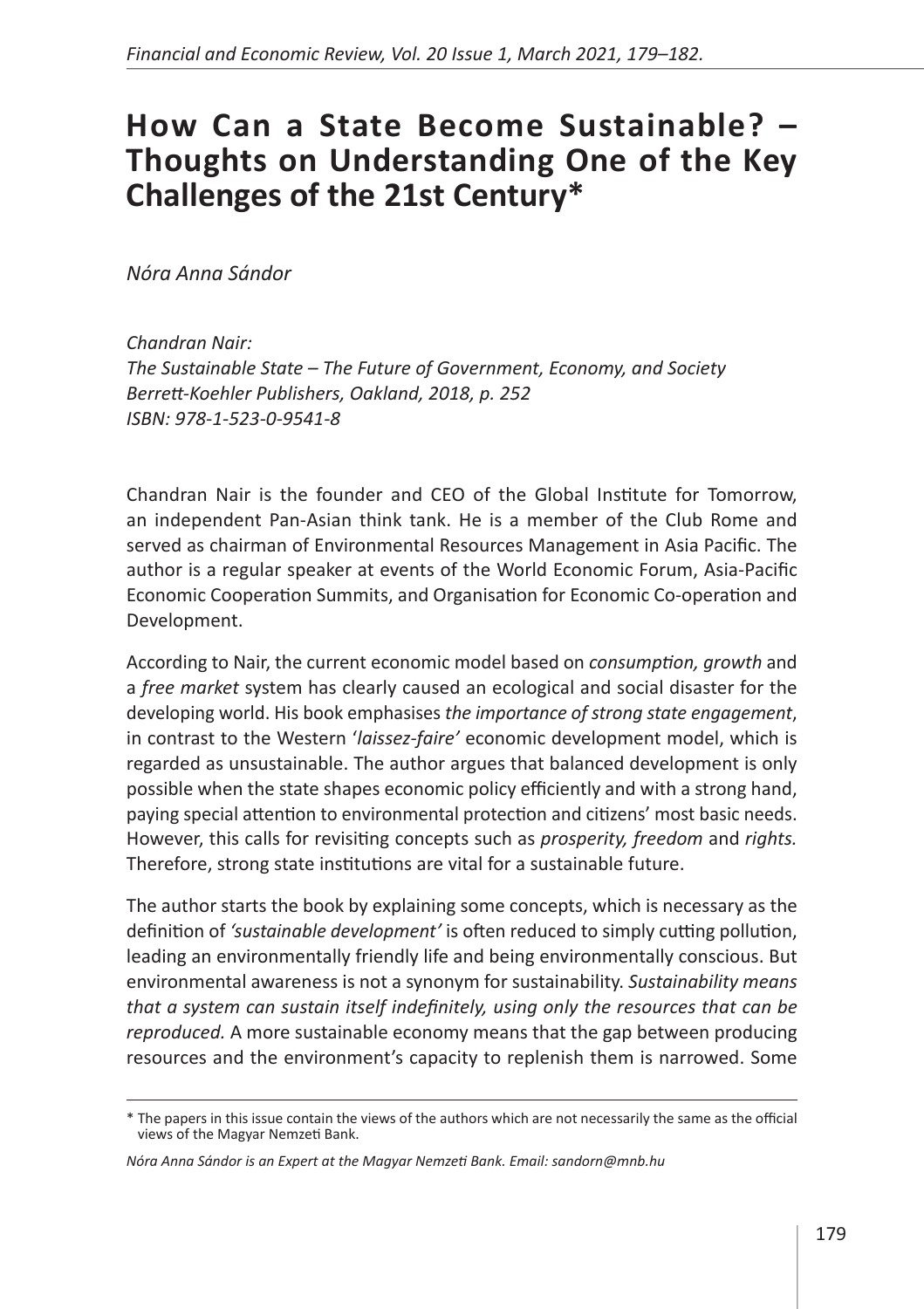allegedly green technologies are environmentally friendly, but do not narrow this gap. In other words: *'all sustainable systems are green, but not all green systems are sustainable.' Development* refers to ensuring that a population's basic needs are met (clean water, food security, access to the healthcare system, energy security) and improving living standards. An advanced economy can provide this to citizens, and developing countries seek to achieve these goals. Consequently, *sustainable development* means raising living standards without producing, or overconsuming, resources faster than they are reproduced.

In this work, Chandran Nair seeks to find solutions to issues such as the so-called *'India question':* how can a country of 1.2 billion people lift millions out of poverty over the next 30 years while reducing its emissions and resource use? This is the greatest dilemma of sustainable development. Nair believes that change can only come if the leaders of richer countries adopt a *new political philosophy* centred around collective prosperity, rather than ensuring individual rights on the one hand and reinterpreting the concept of prosperity on the other hand. Despite their rhetoric, the leaders of the Western world strive to maintain the status quo, increase their power and ensure growth. Sustainable development has to be about 'less' rather than 'more', but companies have always targeted profits. If the developing world truly wishes to be sustainable, radical changes are necessary: the economic model based on the free market, the free flow of capital and the Western development pattern should be reconsidered.

The book consists of twelve chapters that build on each other while presenting the main challenges and issues with a sustainable future, illustrated by examples. Chapter 1 defines the concepts used throughout the book, including sustainability, development, social responsibility or greening companies. Chapter 2 highlights the dichotomy of sustainable development: promoting development while taking into account sustainability considerations. The author argues that the free market is unsustainable for three reasons: the first comprises the negative externalities, which are not incorporated into product prices; the second is the *'tragedy of the commons';* and the third can be explained by the term *'power gap',* which refers to some interest groups becoming richer due to overconsumption, while others become poorer. Chapter 3 points out the incompatibility of conventional economic policy and sustainable development: the author claims that market mechanisms alone cannot ensure sustainable development. Precisely because of this, the focus should be on the *'state's visible hand'* rather than the *'market's invisible hand',* and this would put the economy on a more sustainable footing; in other words the author believes that the key to a sustainable future is the establishment of a strong state.

Chapter 4 shows why – instead of international organisations, agreements or local governments – it is the state that plays a crucial role in ensuring sustainability. The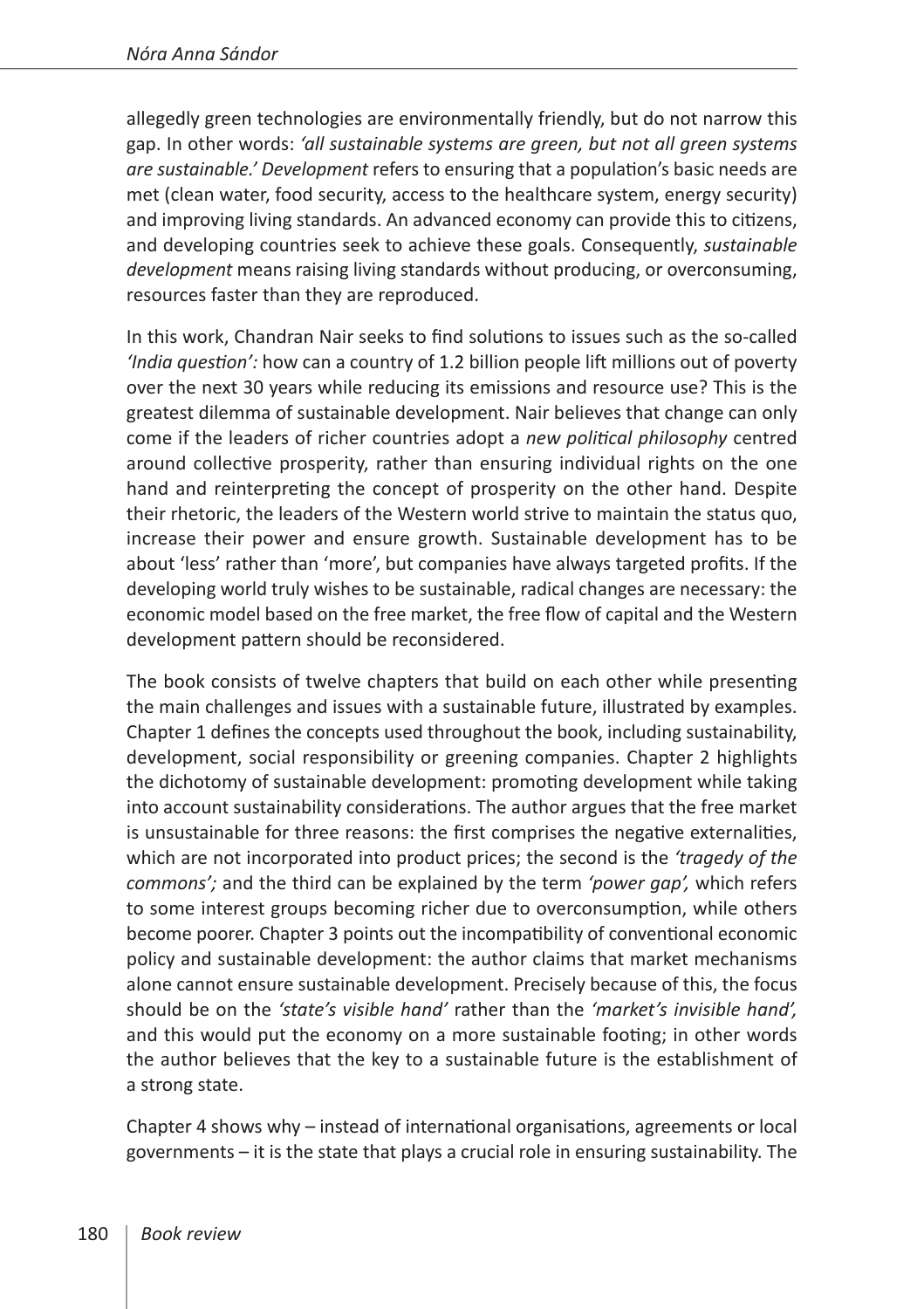state is the only entity that has the necessary power, accountability and legitimacy to formulate and implement economic policy. No governmental unit at any lower level is able to make complex decisions in important issues such as sustainable development, nor do they have the necessary institutional background.

In Chapter 5, the author lists the three main objectives of a sustainable state, namely the protection of public goods, creating *'moderate prosperity'* and ensuring social progress while taking into account the scarcity of resources. Nair maintains that developing states should not focus on providing high growth but on formulating policies that contribute to development while ensuring equality. In Chapter 6, the author considers it important to explain why the concept of a *'strong state'* and democracy should be distinguished. He emphasises that by strong state he is not referring to a totalitarian regime. A strong state means an entity that is able and willing to take action for the prosperity of its citizens, while also being appropriately accountable.

The following chapter examines the concept of *checks and balances,* and how this is applied in the different political systems, highlighting the factors that arise from 21st-century trends which strong states need to address. Examples include the fact that in today's world of scarce resources, the state's role expands, and it will be forced to intervene more in people's everyday lives than ever before in history. This requires a strong institutional system and the optimal operation of the checks and balances. In Chapter 8, Nair proposes revisiting concepts such as freedom, rights and prosperity. In order to ensure sustainable development, their traditional interpretation must be redefined. The author also provides an alternative to these concepts, which – he argues – could also serve as the foundation for the sustainable economic model of the 21st century.

The last third of the book calls attention to the most important environmental issues of our age. In Chapter 9, entitled '*The Tropical Haze Crisis',* the author uses examples to illustrate what happens if we continue to live in this unsustainable manner. It will inevitably lead to constant pollution, tropical forest fires and the shrinking of arable land, due to unsustainable agricultural practices. In the chapter called '*The Tropical City is no Paradise',* Nair collects problems that are all the result of the present unsustainable development. These can partly be attributed to growing urbanisation and its negative impact (e.g. traffic jams). Nair argues that urbanisation is a typical example of the issues related to sustainable development that the strong state needs to address.

He takes a look at China in Chapter 11, presenting how a strong state, in this case the Asian country, can achieve great success in issues such as eliminating poverty and the fight against climate change. Although China is on the right track, and in Nair's opinion it can serve as a future model state, it still has some way to go. The last